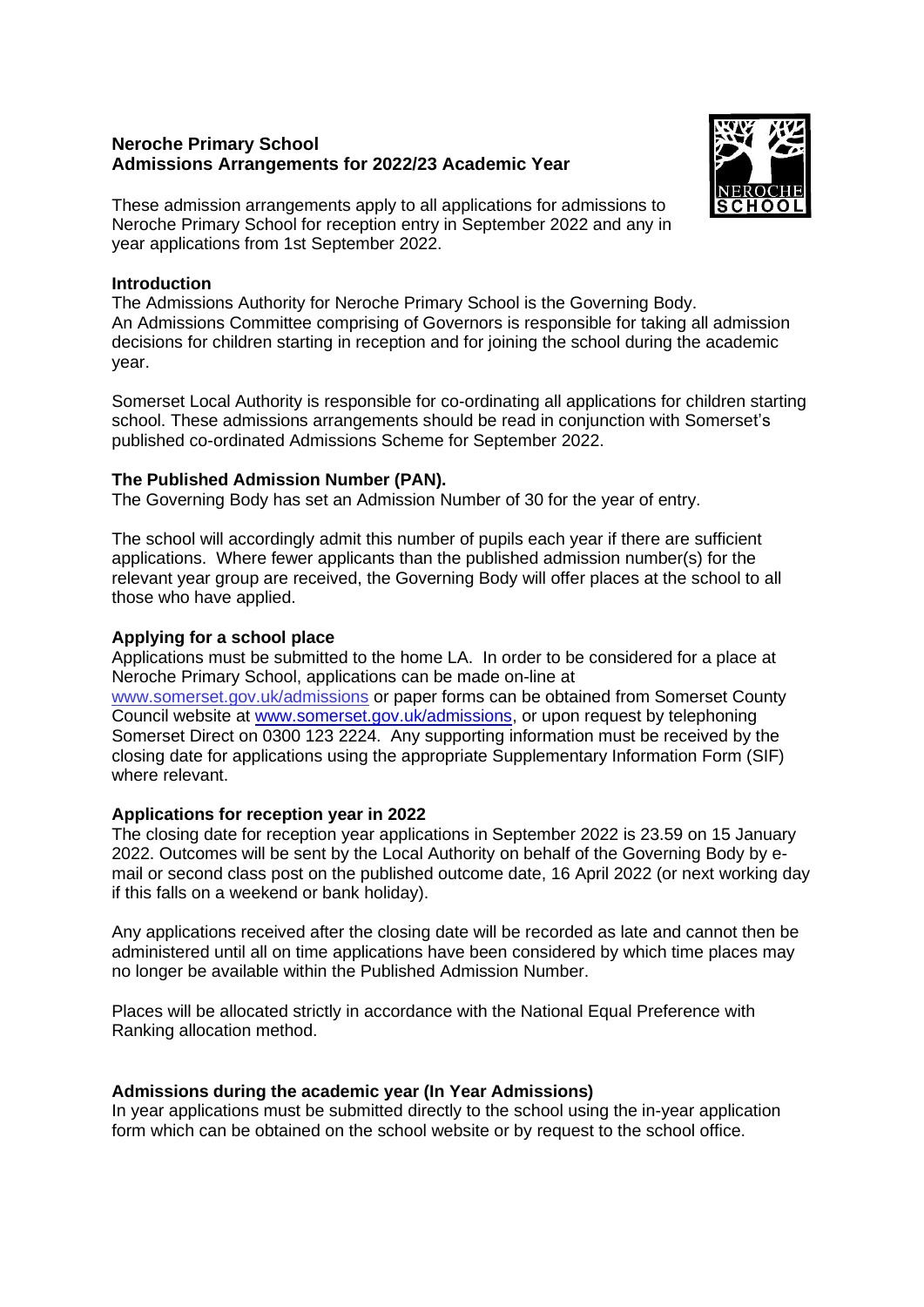The Governors' Admissions Committee will consider batches of applications on a weekly basis with a 4pm deadline every Friday (term time only) for receipt of applications. If more applications are received than there are places available, the over-subscription criteria will be applied.

A decision will be notified in writing to the application within 10 school days. Where a school place is offered it will be held open for 14 school days and applications will need to confirm acceptance within this time.

Proof of address may be required to be submitted with the application. This will be either the formal 'exchange of contracts' letter from the solicitor of a house purchase, a recent utility bill or the signing of a minimum of a six month tenancy agreement. The Governing Body reserve the right to seek further documentary evidence to support a claim of residence.

Where there are more applications than places available within a particular year group, applications will be considered against the published over subscription criteria and allocated up to the admission number/limit.

Places will not be allocated more than 6 school weeks or half a term in advance of being required. The only exceptions are children of UK service personnel and other crown servants (including diplomats) returning to the UK with a confirmed posting to the area (se Children of UK service personnel).

# **Oversubscription Criteria**

Where there are more applications received than places available within the Published Admission Number or Admission Limit the following criteria will be applied to determine how the places will be allocated.

The school will be required to admit any child with a Statement of Special Educational Needs (SEN) or Education, Health and Care plan (EHC), if the school is named, then:

- 1. Children Looked After– Children who are in the care of a Local Authority or have previously been and are now formally adopted or subject to a residence/child arrangement order or special guardianship order. Children who appear (to the admission authority) to have been in state care outside of England and ceased to be in state care as a result of being adopted. (See important note)
- 2. Children without a statement of Special Educational Needs, identified with a sensory, physical or medical disability (High Needs Pupils), where a multi-agency professional team has identified the school as the nearest suitable school. (See important note 2).
- 3. (a) Children of staff employed at the school for at least two years prior to the application closing date. (b) Children of staff recruited to fill a vacant post for which there is a demonstrable skill shortage.
- 4. Children living in the catchment area, with an older sibling at the school at the time of admission, and who live at the same address.
- 5. Children living in the catchment area.
- 6. Children living outside the catchment area, with an older sibling at the school at the time of admission, and who live at the same address.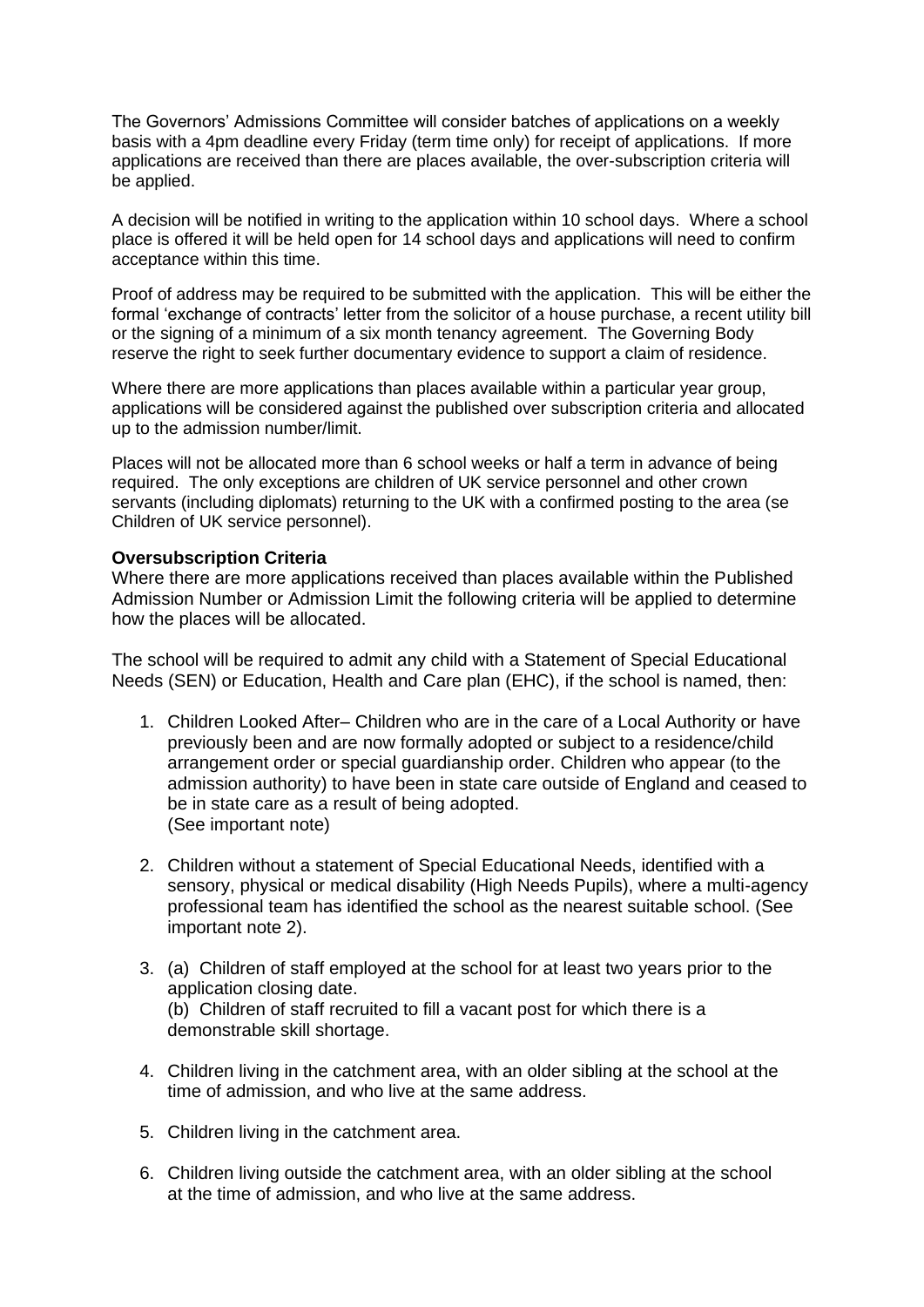7. Children outside the catchment area.

### **Tie Breaker**

In the event of oversubscription within any of the criteria listed above, preference will be given to applicants who live closest to the school. Distance is measured in a straight line by a Geographical information System (GIS) method from the geocoded point of the school site to the geocoded point for the pupil's home.

Where two distances are equal and it is therefore not possible to differentiate between them, priority will be determined by drawing of lots supervised by someone independent of the school.

#### **Multiple birth applications (for example twins)**

In the case of multiple birth applications, where it would only normally be possible to admit one child within Admission Number, a place(s) will be allocated above Admission Number at the point of allocation. This will ensure that multiple birth siblings can be allocated places at the same school (sibling definition still applies).

#### **Important Notes**

A "Looked After Child" means any child who is in the care of a local authority in accordance with Section 22 (1) of the Children Act 1989. A child who was "a previously Looked After Child" means a child who after being Looked After became subject to an Adoption Order under Section 46 of the Adoption and Children Act 2002, a Residence Order under Section 8 of the Children Act 1989 or Special Guardianship Order under Section 14A of the Children Act 1989 as well as those children who appear (to the admission authority) to have been in state care outside of England and ceased to be in state care as a result of being adopted. Relevant evidence will be required to be submitted.

Criterion 2 enables schools to plan with SEN Officers for the school entry of children with physical, medical or sensory impairments. This includes children that are in receipt of Early Years School Action Plus funding at level 3 and / or where significant capital works (e.g., accessible toilets, changing space, access to classrooms) are required and / or children that are identified as requiring a place at a Resource Base attached to a mainstream school.

#### **Waiting Lists**

Where an application has been refused in any year group, the child will be placed on a waiting list. This will be kept strictly in order of oversubscription criteria by the Governing Body, and the child will remain on the waiting list until the end of the term the refusal was made in. If a parent wishes for their child to remain on the waiting list they must request this in writing. It is the parent's responsibility to make this request to the school. Where places become available within the Admission Number they will be allocated to the highest ranked eligible child on the maintained list. It is the parent's responsibility to inform the school of any change of circumstances that may affect their child's position on the waiting list.

Children who are the subject of a direction by a Local Authority to admit or who are allocated to the school in accordance with the In-Year Fair Access Protocols, will take precedence over those children on a waiting list.

#### **Withdrawal of places**

The Governing Body will consider withdrawing the offer of a place if: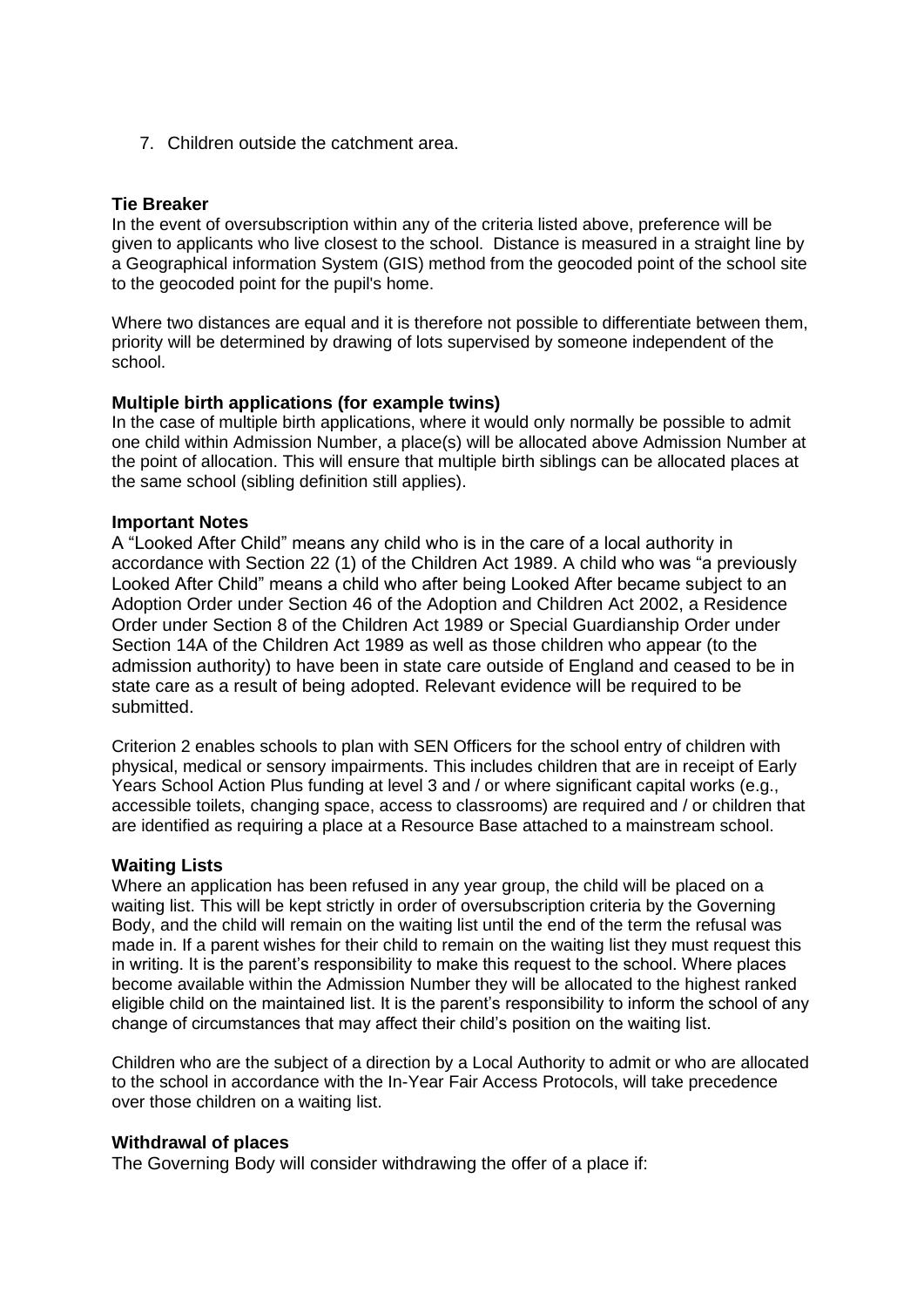- The place has been offered on the basis of an application which is subsequently found to be fraudulent or intentionally misleading.
- The parent/carer has not responded to the offer within a reasonable period of time and a further opportunity has been given for the parent to respond within 10 days having explained that the offer may be withdrawn if they do not.

### **Issues relating to shared residency arrangements**

Where shared residence arrangements are in place and parents/ carers of the child submit two separate applications for different schools, the LA requires parents to resolve matters between themselves, taking legal advice if necessary, and inform the LA which application should be processed. The LA will not become involved in private disputes. If more than one offer of a school place is made, the LA would expect one of the places to be withdrawn by the parent. If this is not the case, when the child starts school, the alternative school place will be withdrawn by the LA.

## **Children from Overseas**

The Governing Body will treat applications for children coming from overseas in accordance with European Union law or Home Office rules for non-European Economic Area nations.

The Governing Body will process applications for children who are citizens of the European Economic Area (EEA) and for UK citizens living abroad. If proof of the Somerset address is not available, the application will be considered on the current address. The only exceptions are children of UK Service Personnel and other crown servants (including diplomats) returning to the UK with a confirmed posting to the area (see Children of UK service personnel).

The Governing Body will not allocate a place to any non EEA citizen moving into Somerset from outside the UK prior to their arrival in the country. In such cases the Governing Body will require copies of passports, appropriately endorsed visas and proof of residency – see home address definition. Applications who are citizens of countries from outside the EEA should first check that their visas will not be invalidated by taking up a maintained school or academy place before applying. If in doubt, parents should contact the Home Office.

#### **Children of UK Service Personnel**

The Admissions Authority endeavour to ensure that their admission arrangements support the Government's commitment to removing disadvantage for service children. In year applications are usually considered for admission up to a maximum of half a term in advance of the place being taken up. An exception is made for children of UK service personnel with a confirmed posting to the area and other Crown servants returning from overseas to live in the area where a place can be made available up to a year in advance of being required providing the appropriate documentation is provided as proof of posting (an official government letter (e.g. MOD, FCO or GCHQ) declaring a relocation date and intended posting.)

Usually, an in year place may be allocated prior to actual residency, only on receipt of exchange of contracts or a formal signed rental agreement. An exception is made for children of UK service personnel with a confirmed posting to the area and other Crown servants returning from overseas to live in the area. This means that, providing the application is accompanied by an official government letter (e.g. MOD, FCO or GCHQ) declaring a relocation date and intended posting, The admissions authority will process the application on that address. If proof of a home address is not available at this stage the admissions authority will accept a unit postal address or quartering area address. An offer of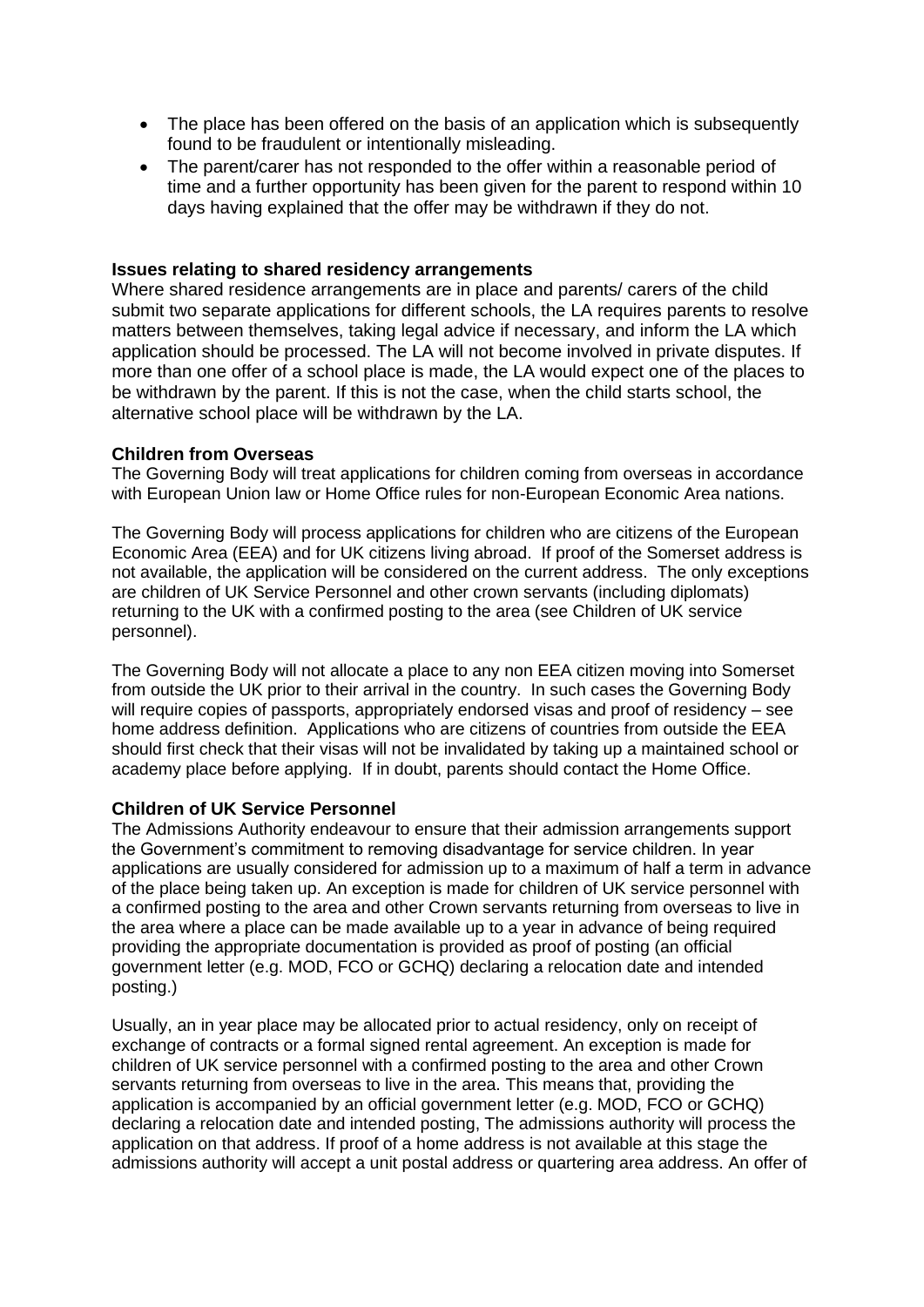service family accommodation from the housing department is not sufficient to be accepted as proof of address; the signed tenancy agreement would be required.

If the parent/carer is moving to the area as a result of leaving the armed forces then no special consideration will be given to the application under the grounds of the application being made by a service family.

For further information please refer to the DfE explanatory note on Admission of Children of Crown Servants:

[www.gov.uk/government/uploads/system/uploads/atachment\\_data/file/461481/Admission\\_of](http://www.gov.uk/government/uploads/system/uploads/atachment_data/file/461481/Admission_of_children_of_crown_servants.pdf) [\\_children\\_of\\_crown\\_servants.pdf](http://www.gov.uk/government/uploads/system/uploads/atachment_data/file/461481/Admission_of_children_of_crown_servants.pdf)

#### **Deferred Entry**

Parents offered a place in Reception for their child have a right to defer entry, or to take the place up part-time, until the start of the term beginning immediately after their child has reached compulsory school are. However, places cannot be deferred beyond the beginning of the final term of the school year for which the offer was made.

Children reach compulsory school age on the prescribed day following their  $5<sup>th</sup>$  birthday (or on their fifth birthday it if falls on a prescribe day). The prescribed days are 31 August, 31 December and 31 March.

#### **Full-time Schooling**

Parents have a right to a full-time place at school for their child from the September following their fourth birthday.

#### **Summer Born Children**

Parents of summer born children may request that they are admitted into Reception rather than Yr1 when they become of compulsory school age. Applications will be considered as set out below (see admission of children outside their normal age group).

#### **Admission of children outside their normal age group**

Parents may request that their child is admitted to a year group outside their normal age range, for instance where the child is summer born or where the child is gifted and talented or where a child has suffered from particular social or medical issues impacting their schooling.

When such a request if made, the Governing Body will decide on the basis of the circumstances of the case and in the best interests of the child concerned, taking into account the views of the Head teacher and any supporting evidence provided by the parent. If a request is refused, the child will still be considered for admission to their normal age group.

#### **Appeals**

Applicants whose school place application is turned down have the legal right to appeal against the decision to refuse admission. Details concerning how to appeal are explained in the decision letters sent out when a place is refused.

#### **Catchment Map**

The catchment map can be found at: [www.somerset.gov.uk/education-learning-and-schools/choosing-a-school/check](http://www.somerset.gov.uk/education-learning-and-schools/choosing-a-school/check-catchment+school1/)[catchment+school1/](http://www.somerset.gov.uk/education-learning-and-schools/choosing-a-school/check-catchment+school1/)